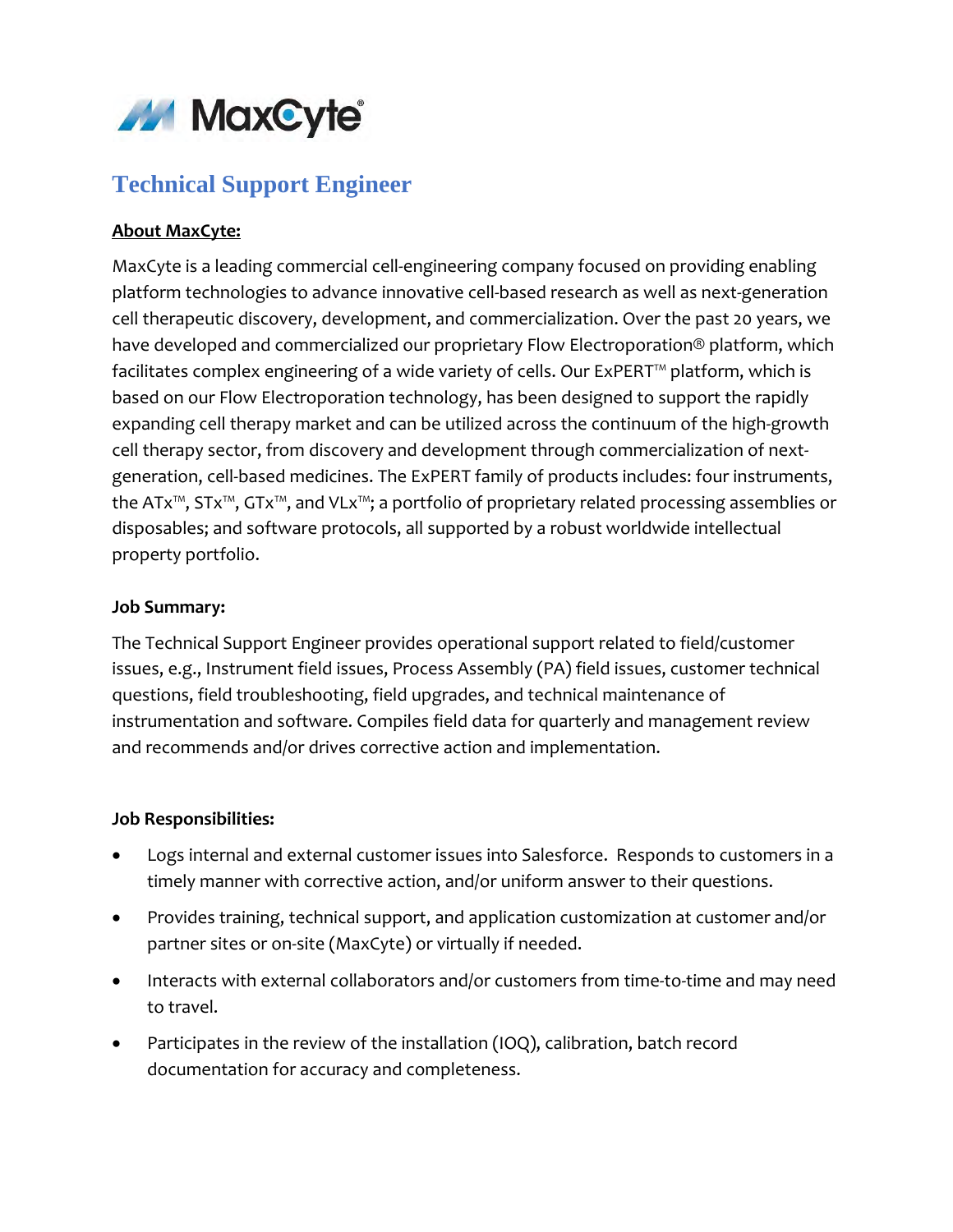- Provides technical support to facilitate quality investigations, root cause analysis, reproducing customer issues and corrective action/preventive action (CAPA) implementation.
- Initiates engineering change requests as functional change owner and oversees the execution and implementation of proposed changes.
- Supports internal and external audits and quality system certification.
- Provides operational support and monitors product performance and recommends process improvements utilizing LEAN Six Sigma principles.
- Supports ongoing product enhancement activities.
- Assists with other design and/or development activities.
- Manages Service Cloud application in Salesforce. Responsible for deploying enhanced Service Cloud modules and training personnel throughout the company.
- Conducts all activities in compliance with Standard Operating Procedures and Manufacturing Batch Records outlined in MaxCyte's Quality Management System.
- Complies with all applicable policies regarding health, safety, and environmental policies.
- Other responsibilities as assigned.

### **Job Qualifications:**

- B.S. / M.S. in Mechanical, Instrumentation, Biomedical or Electrical Engineering or other related discipline with at least 2-5 years of hands-on assembly and testing of instrumentation systems specific to medical devices and/or laboratory equipment; or 10+ years of relevant work experience.
- Prior experience with software development / programming for customization of user interface is desirable.
- Prior experience working with customers, Sales, and technical field teams.
- Demonstrated computer skills; experience using MS Office [Word, Excel, PowerPoint].
- Able to troubleshoot mechanical and electrical components.
- Customer oriented. Resolves customer problems and issues through technical expertise and troubleshooting.
- Familiarity with manufacturing processes and design controls.